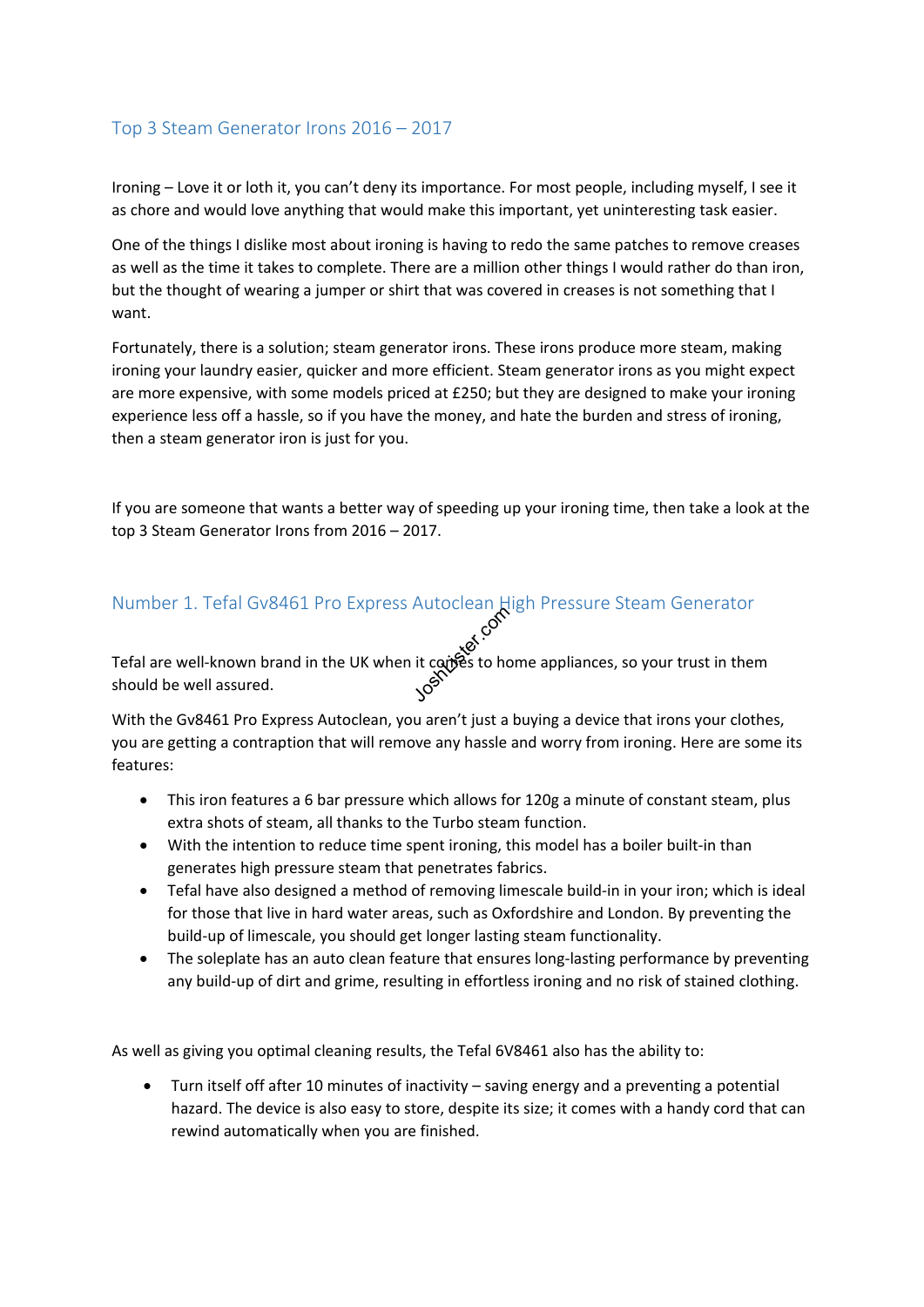Not only that, but the iron locks securely onto the base, meaning that you can transport it without doing any harm to you or the iron. Also, another great feature is that you can refill as you go without having to turn off the steam generator - pretty handy.

### **Summary**

**Features: 6 bar pressure Limescale remover Auto Power-off**

**Pricing: High End**

# Philips GC7619/20

Philips are a brand with 75 years of expertise in ironing technology, so I think it's fair to say that they know how to make a good iron...

The company have created a range of irons using their OptimalTemp technology that allows the combination of steam and temperature without risk of burning your laundry by setting the correct temperature automatically. Here are some its features:

pressure system. It also allows you to iron multiple gare that a time with its powerful technology<br>
– meaning you can glide through your laundry in time at all. The soleplate is designed to make<br>
ironing seamless as well a This iron is as twice as fast as a standard steam iron in removing creases with its 5 bar steam - meaning you can glide through your laundry in time at all. The soleplate is designed to make ironing seamless as well as being scratch resistant.<br>  $\mathcal{S}$ 

Unlike some irons on the market, this has been approved by experts and has been awarded the Gold Woolmark Apparel Care label as well as a 5 star recommended review from I.W.TO.

What is also good about this is that it is small in size, and looks fairly compact compared to other steam generator irons. It also has a whopping 1.5 litre water tank as well as offering a fast quick start time for your iron, so more waiting around for it to start up.

It also deals with limescale too. It uses Pure Steam Cartridge Filters that prevent staining, however, they will need replacing once they are full.

#### **Summary**

**Features: 5 bar pressure Anti-Limescale Cartridges OptimalTemp Technology**

**Pricing: High End**